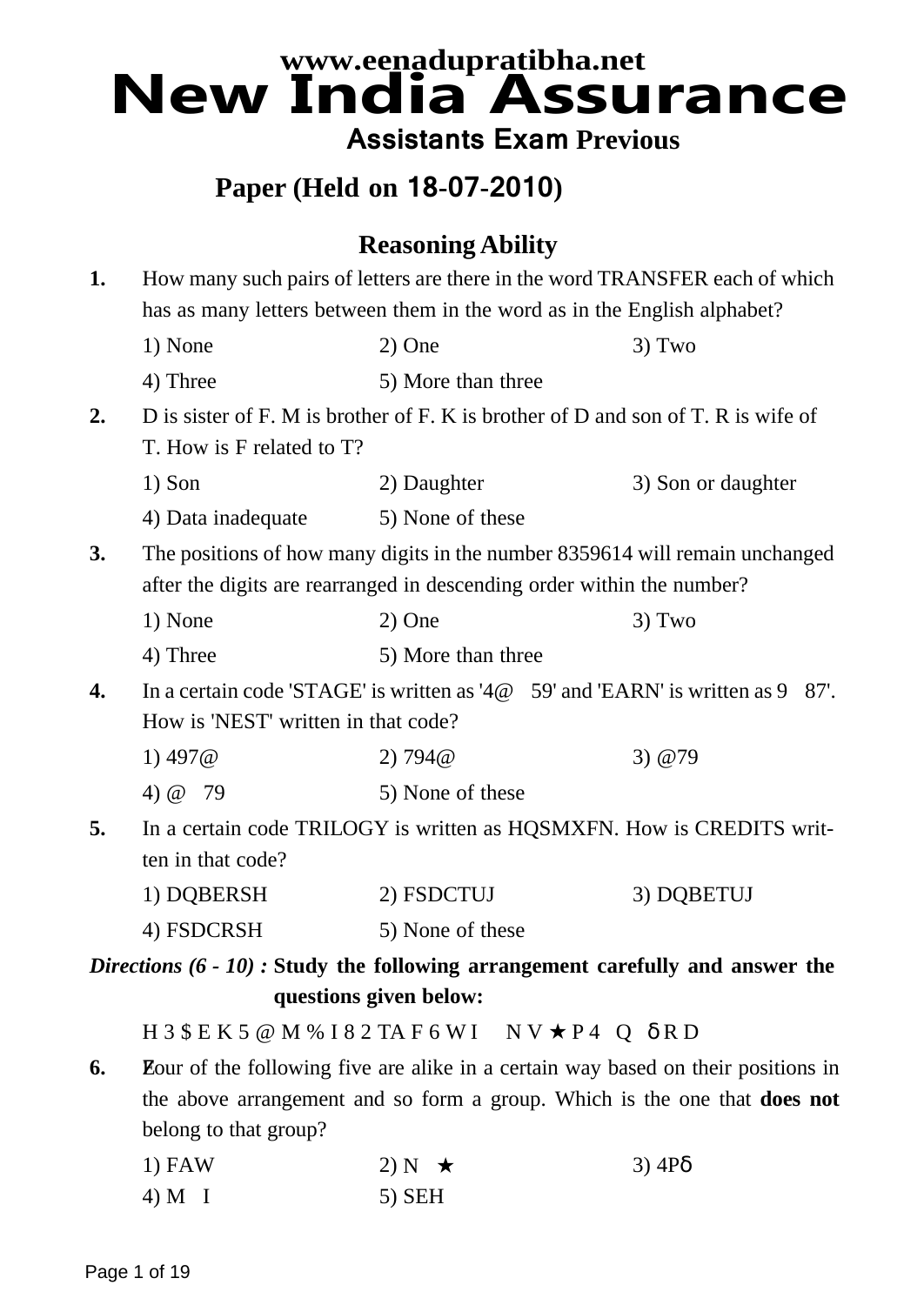| 7.         | How many such symbols are there in the above arrangement each of which is   |                                                                                             |              |
|------------|-----------------------------------------------------------------------------|---------------------------------------------------------------------------------------------|--------------|
|            | immediately preceded by a number and immediately followed by a letter?      |                                                                                             |              |
|            | 1) None                                                                     | $2)$ One                                                                                    | $3)$ Two     |
|            | 4) Three                                                                    | 5) More than three                                                                          |              |
| 8.         |                                                                             | Which of the following is the fifth to the left of the sixteenth from the left end          |              |
|            | of the above arrangement?                                                   |                                                                                             |              |
|            | 1) 2                                                                        | $2)$ $\odot$                                                                                | 3)8          |
|            | 4)6                                                                         | 5) None of these                                                                            |              |
| 9.         |                                                                             | If all the symbols and numbers are dropped from the above arrangement which                 |              |
|            |                                                                             | of the following will be the fourteenth from the right end?                                 |              |
|            | 1) T                                                                        | 2) K                                                                                        | 3) N         |
|            | $4)$ P                                                                      | 5) None of these                                                                            |              |
| <b>10.</b> |                                                                             | How many such numbers are there in the above arrangement each of which is                   |              |
|            |                                                                             | immediately preceded by a letter but not immediately followed by a letter?                  |              |
|            | 1) None                                                                     | $2)$ One                                                                                    | $3)$ Two     |
|            | 4) Three                                                                    | 5) More than three                                                                          |              |
|            |                                                                             | <i>Directions</i> $(11 - 15)$ : In these questions, certain symbols have been used to indi- |              |
|            |                                                                             | cate relationships between elements as follows:                                             |              |
|            |                                                                             | $P \odot Q'$ means $P$ is neither greater than nor equal to Q.                              |              |
|            |                                                                             | $P \$ Q' means 'P is neither smaller than nor equal to Q.                                   |              |
|            | 'P @ Q' means 'P is not smaller than Q.                                     |                                                                                             |              |
|            | $P\%$ Q means P is not greater than Q.                                      |                                                                                             |              |
|            |                                                                             | $P \star Q'$ means P is neither greater than nor smaller than Q.                            |              |
|            |                                                                             | In each question, four statements showing relationships have been given, which              |              |
| are        |                                                                             | followed by three conclusions I, II and III. Assuming that the given statements             |              |
|            |                                                                             | are true, find out which conclusion(s) is /are definitely true?                             |              |
| 11.        | <b>Statement:</b>                                                           |                                                                                             |              |
|            | $R \mathrel{\%} T$ , T $\mathcal{O}K$ , K $\mathcal{S}M$ , M $\mathcal{O}V$ |                                                                                             |              |
|            | <b>Conclusions:</b><br>I. M ©T                                              | II. R $\odot$ K                                                                             | III. $K \$ V |

- 1) None is true 2) Only I and II are true 3) Only II and III are true 4) Only I and III are true 5) All I, II and III are true
-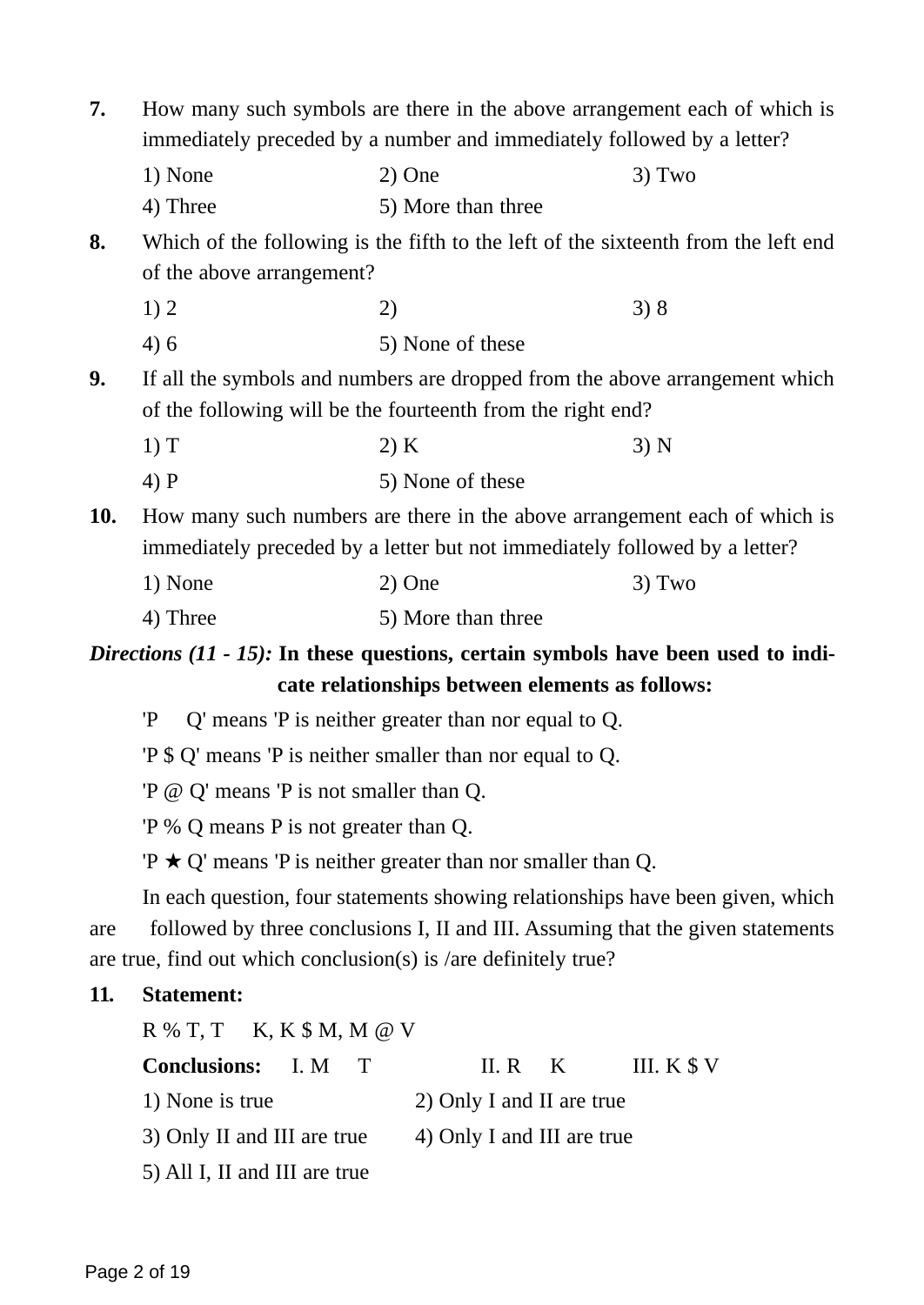| 12. | <b>Statements:</b>                         |                             |                           |
|-----|--------------------------------------------|-----------------------------|---------------------------|
|     | $W$ \$ N N ©R, R @ K, K %                  |                             |                           |
|     | F Conclusions: I. $F \star R$              | II. R $$W$                  | III. N ©K                 |
|     | 1) None is true                            | 2) Only I is true           | 3) Only II is true        |
|     | 4) Only III is true                        | 5) Only II and III are true |                           |
| 13. | <b>Statements:</b>                         |                             |                           |
|     | $F \otimes M$ , M % W, W $R$ , R $\odot V$ |                             |                           |
|     | <b>Conclusions:</b> I. V \$ M              | II. $F$ \$ W                | III. R ©F                 |
|     | 1) None is true                            | 2) Only I is true           | 3) Only II is true        |
|     | 4) Only III is true                        | 5) Only I and III are true  |                           |
| 14. | <b>Statements:</b>                         |                             |                           |
|     | $B $ D, D \otimes M, M $ K, K \otimes R$   |                             |                           |
|     | <b>Conclusions:</b> I. R \$ M              | II. $K@D$                   | III. $B \$M$              |
|     | 1) Only I and II are true                  | 2) Only I and III are true  |                           |
|     | 3) Only II and III are true                |                             |                           |
|     | 4) All I, II and III are true              | 5) None of these            |                           |
| 15. | <b>Statements:</b>                         |                             |                           |
|     | N@W, W★K, K©V,V\$F                         |                             |                           |
|     | Conclusions: I. $K\star N$                 | II.K@N                      | III. F©                   |
|     | 1) Only I is true $2)$ Only II is true     |                             | 3) $\delta M$ III is true |
|     | 4) Only either I or II is true             |                             | 5) None of these          |

*Directions (16-20)* **Study the following information carefully and answer the questions given below:**

P.Q.R.S.T.V.W and Z are sitting around a circle facing the centre. S is second to the right of V who is third to the right of T.Q. is second to the left of T and fourth to the right of Z, W is third to the right of P who is not an immediate neighbour of T.

**16.** Four of the following five are alike in a certain way based on their positions is the above arrangement and so form a group. Which is the one that does not belong to that group?

| $1)$ ZRV | $2)$ SPQ | 3) VZP |
|----------|----------|--------|
| 4) TWR   | 5) QWT   |        |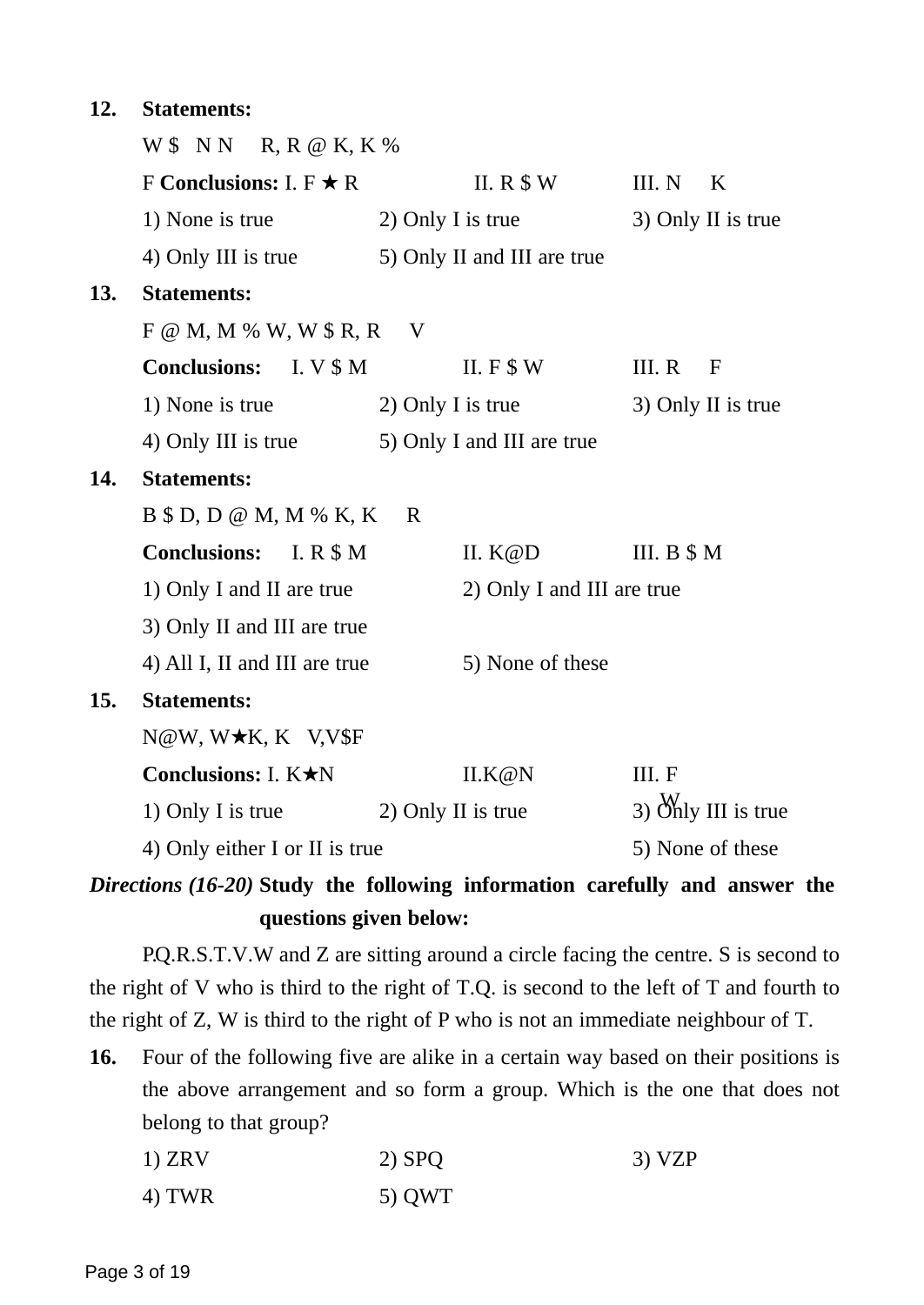| 17.        | Who is to the immediate left of W?                                                  |                    |        |  |
|------------|-------------------------------------------------------------------------------------|--------------------|--------|--|
|            | 1)Q                                                                                 | 2) T               | $3)$ S |  |
|            | 4) Data inadequate                                                                  | 5) None of these   |        |  |
| 18.        | Who is second to the left of $\mathbb{R}$ ?                                         |                    |        |  |
|            | 1) T                                                                                | 2) Q               | 3)W    |  |
|            | 4) Data Inadequate                                                                  | 5) None of these   |        |  |
| <b>19.</b> | Who is fourth to the left of P?                                                     |                    |        |  |
|            | 1) R                                                                                | 2) Z               | 3)W    |  |
|            | 4) T                                                                                | 5) Data inadequate |        |  |
| 20.        | In which of the following pairs is the first person sitting to the immediate right. |                    |        |  |
|            | of the second person?                                                               |                    |        |  |
|            | $1)$ SQ                                                                             | 2) TW              | 3) ZV  |  |
|            | 4) PS                                                                               | 5) QW              |        |  |

## *Directions (21-25):* **Study the following information carefully and answer the questions given below:**

Following are the conditions for selecting Manager- Accounts in an

organis **integrals** contains the control of the control of the control of the Canadian set of the Canadian set of the Canadian set of the Canadian set of the Canadian set of the Canadian set of the Canadian set of the Cana

- i. be at least 28 years and not more than 33 years as on 01.06.2010.
- ii. be agraduate with at least 55 percent marks.
- iii. be a post graduate dergee/ diploma holder in financial management with atleast 60 percent marks.
- iv. have post qualification work experience of atleast seven years in the Finance department of an organisation.

v. have secured 40 percent marks in the personal interview.

In the case of a candidates who satisfies all the conditions EXCEPT:

A) at (iii) above but has completed CA/ICWA/CFA after his/ her graduation, the case is to be referred to executive Director- Finance.

B) at (v) above but has secured atleast 35 percent marks in the personal inter[view and at least 65 percent marks in graduation. The case is to be referred to General](www.exampundit.in) Manager - Finance.

In each question below are given details of one candidate. You have to take one of the following courses of action based on the information provided and the conditions and sub- conditions given above and mark the number of that course of action as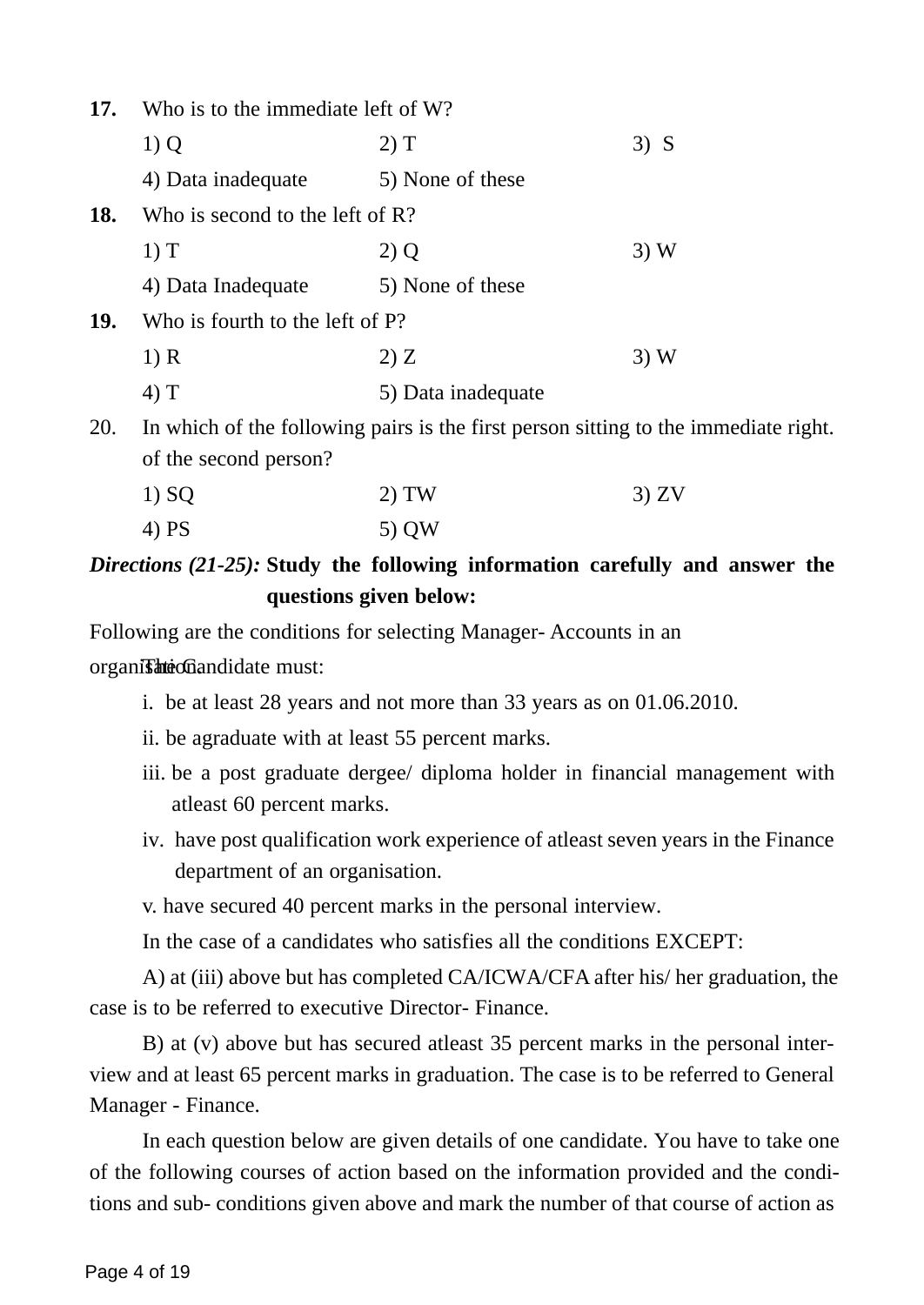your answer. You are not to assume anything other that the information provided in each question. All These cases are given to your as on 01.06.2010.

**Mark Answer (1)** if the case is to be referred to Executive Director - Finance. **Mark answer (2)** if the case is to be referred to General Manager- Finance. **Mark answer (3)** if the candidate is to be selected. **Mark answer (4)** if the candidate is not to be selected. **Mark answer (5)** if the data provided are not adequate to take a decision

- **21.** Subodh Saha has been working in the finance department of an organisation for the past seven years after completing his post Graduate degree in Financial Management with 60 percent marks. He has secured 53 percent marks in the personal interview. He was born on 8th may 1984.
- **22.** Abhiram Gupta was born on 8th July 1980. He has been working in the Finance department of an organisation for the past nine years after completing his post graduation degree in Financial Management with 68 percent marks. He has secured 37 percent marks in personal interview and 70 percent marks in graduation.
- **23.** Suchitra Kulkarni has been working in the finance department of an organisation for the past eight years. She was born on 12th April 1979. She has secured 65 percent marks in both graduation and post graduate diploma in financial management. She has also secured 50 percent marks personal interview.
- **24.** Atul Sangma was born on 24th March 1980. He has secured 45 percent marks in the personal interview and 60 percent marks in graduation. He has been working organisation for th past seven yeas after completing his post graduate degree in Financial Management with 65 percent marks.
- **25.** Neha Juneja was born on 4th September 1981. She has been working in the [Finance department of an organisation for the past eight years after completing](www.exampundit.in) her ICWA after obtaining 58 percent marks in graduation. she has secured 48 percent marks in the personal Interview.

## **NUMERICAL ABILITY**

### *Directions (26-35):* What should come in place of the question mark (>) in the fol**lowing questions?**

**26.** 99  $\div$  9 + 0.5 = ?

| 1) 5.5 | 2) 11            | 3)4.5 |
|--------|------------------|-------|
| 4) 22  | 5) None of these |       |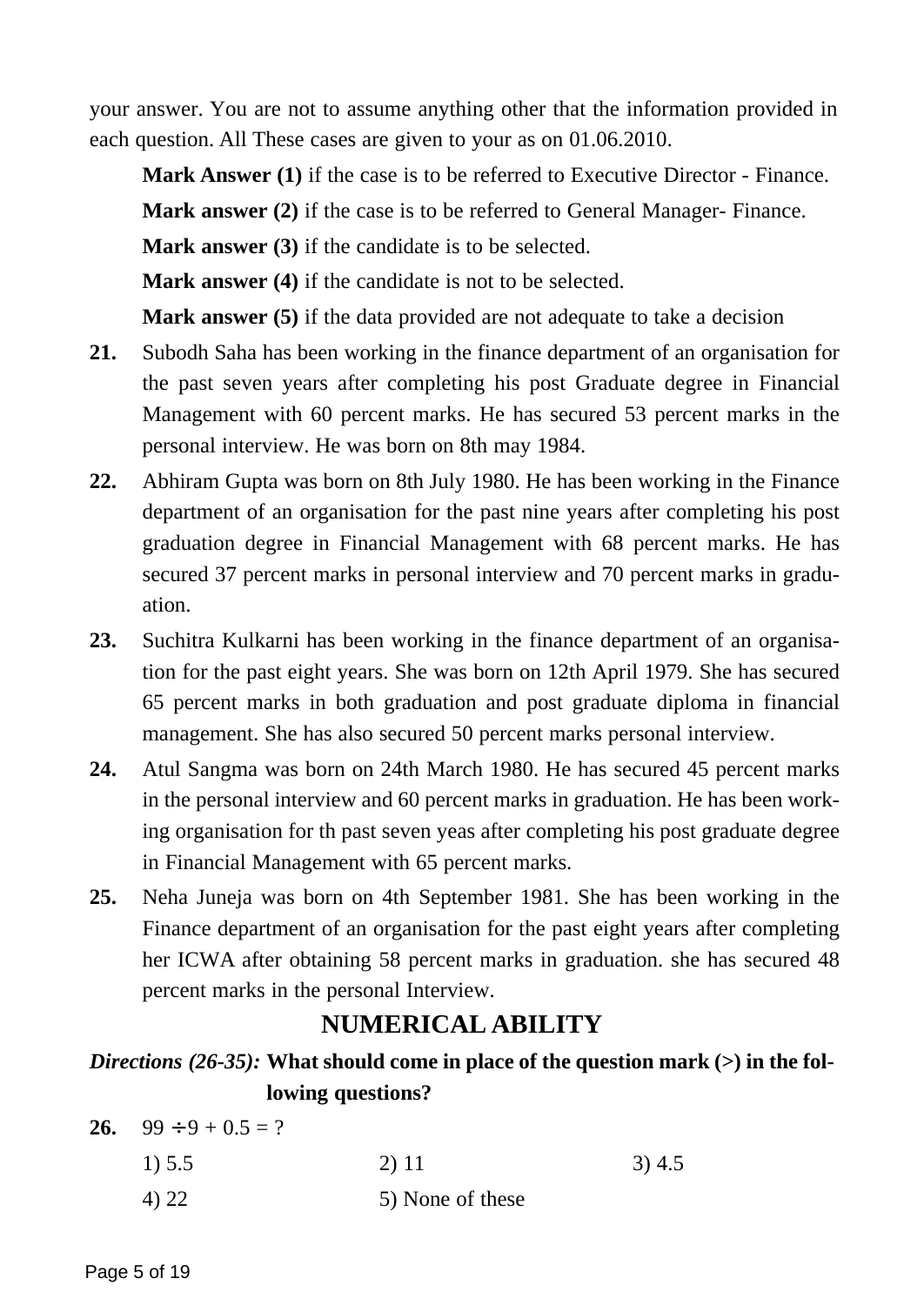| 27.        | $8^{2.8} \times 64^{3.6} \div 512^{1.4} = 8?$ |                                                                               |            |
|------------|-----------------------------------------------|-------------------------------------------------------------------------------|------------|
|            | 1) 5.8                                        | 2) 14.2                                                                       | 3) 8.6     |
|            | 4) 9.2                                        | 5) None of these                                                              |            |
| 28.        | 24% of $550 - ?$ % lf $124 = 76.2$            |                                                                               |            |
|            | 1)45                                          | 2)30                                                                          | 3) 50      |
|            | 4) 35                                         | 5) None of these                                                              |            |
| <b>29.</b> | $24.5 \times 45.4 \times 2.5 = ?$             |                                                                               |            |
|            | 1) 2880.25                                    | 2) 2780.75                                                                    | 3) 2770.75 |
|            | 4) 2870.22                                    | 5) None of these                                                              |            |
| <b>30.</b> | 326 $1 - \div 9 = ?$                          |                                                                               |            |
|            | $1) 64.\overline{5}$                          | 2) 24.75                                                                      | 3) 36.25   |
|            | 4) 72.5                                       | 5) None of these                                                              |            |
| <b>31.</b> | $2.5 \times ? = 824.2$                        |                                                                               |            |
|            | 1) 333.86                                     | 2) 329.68                                                                     | 3) 337.46  |
|            | 4) 324.48                                     | 5) None of these                                                              |            |
| 32.        | $416 \times 18 - 2288 = ?$                    |                                                                               |            |
|            | 1) 5202                                       | 2) 5000                                                                       | 3) 5205    |
|            | 4) 5002                                       | 5) None of these                                                              |            |
| <b>33.</b> | 54\% of $675 = ?$                             |                                                                               |            |
|            | 1) 307.5                                      | 2) 346.5                                                                      | 3) 370.5   |
|            | 4) 364.5                                      | 5) None of these                                                              |            |
| 34.        | $888.88 + 684.48 + 726.66 = ?$                |                                                                               |            |
|            | 1) 2230.02                                    | 2) 2030.02                                                                    | 3) 2003.02 |
|            | 4) 2302.02                                    | 5) None of these                                                              |            |
| 35.        | $3960 \div (48 \times 2.5) = ?$               |                                                                               |            |
|            | 1) 206.25                                     | $2)$ 42                                                                       | 3) 33      |
|            | 4) 260.25                                     | 5) None of these                                                              |            |
| <b>36.</b> |                                               | A Car covers a distance of 720 Kms. in 12 hours. What is the average speed of |            |
|            | the Car?                                      |                                                                               |            |
|            | $1)$ 60 kmph                                  | $2)$ 40 kmph                                                                  | 3) 55 kmph |
|            | 4) 75 kmph                                    | 5) None of these                                                              |            |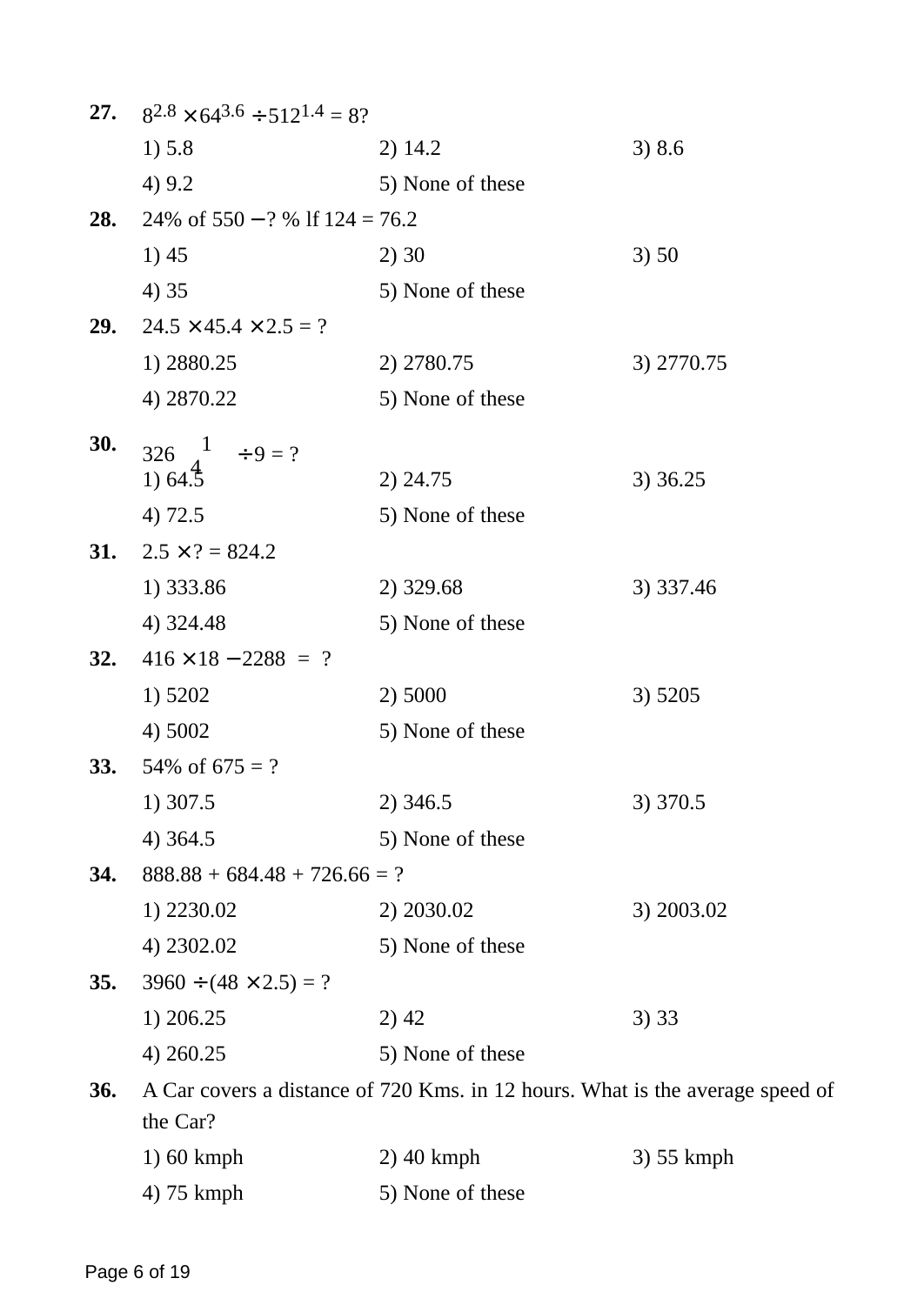| 37.        | The owner of a furniture shop charges his customer 18% more than the coast |                                                                                    |                  |
|------------|----------------------------------------------------------------------------|------------------------------------------------------------------------------------|------------------|
|            |                                                                            | price. If a customer paid Rs. 10,207 for a dining table, then what was the origi-  |                  |
|            | nal price of the dining table?                                             |                                                                                    |                  |
|            | 1) Rs. 9,240                                                               | 2) Rs. $8,650$                                                                     | 3) Rs. 9,840     |
|            | 4) Rs. 7,670                                                               | 5) None of these                                                                   |                  |
| <b>38.</b> |                                                                            | The average age of a man and his son is 30 years. The ratio of their ages is 4 :   |                  |
|            | 1 respectively. What is the son's age?                                     |                                                                                    |                  |
|            | $1)$ 12 years                                                              | $2)$ 14 years                                                                      | $3)$ 16 years    |
|            | $4)$ 24 years                                                              | 5) None of these                                                                   |                  |
| <b>39.</b> |                                                                            | What is the least number to be added to 2,400 to make it a perfect square?         |                  |
|            | 1) 100                                                                     | 2) 191                                                                             | 3) 201           |
|            | 4) 96                                                                      | 5) None of these                                                                   |                  |
| 40.        |                                                                            | What would be the compound interest obtain on a amount of Rs. 2,840 at the         |                  |
|            | rate of 15 p.c.p.a after 2 years?                                          |                                                                                    |                  |
|            | 1) Rs. 905.5                                                               | 2) Rs. 951.5                                                                       | 3) Rs. 928.9     |
|            | 4) Rs. 915.9                                                               | 5) None of these                                                                   |                  |
| 41.        |                                                                            | The product of two consecutive odd numbers is 2303. What is the greater num-       |                  |
|            | ber?                                                                       |                                                                                    |                  |
|            | 1)45                                                                       | $2)$ 47                                                                            | 3) 51            |
|            | 4) 49                                                                      | 5) None of these                                                                   |                  |
| 42.        |                                                                            | The difference between 31% of a number and 1.1% of the same number is 360.         |                  |
|            | What is 23% of that number?                                                |                                                                                    |                  |
|            | 1) 426                                                                     | 2) 414                                                                             | 3) 306           |
|            | 4) 432                                                                     | 5) None of these                                                                   |                  |
| 43.        |                                                                            | A canteen requires 22 dozen apples for seven days. How many dozen apples will      |                  |
|            | it require for 336 days?                                                   |                                                                                    |                  |
|            | 1) 1104                                                                    | 2) 1128                                                                            | 3) 1056          |
|            | 4) 1047                                                                    | 5) None of these                                                                   |                  |
| 44.        |                                                                            | In an examination it is required to get 750 of the aggregate marks to pass. A stu- |                  |
|            |                                                                            | dent gets 700 Marks and is declared failed by 4% makrs. What are the maximum       |                  |
|            | aggregate marks a student can get?                                         |                                                                                    |                  |
|            | 1) 1050                                                                    | 2) 1140                                                                            | 3) 1250          |
|            | 4) Can not be determined                                                   |                                                                                    | 5) None of these |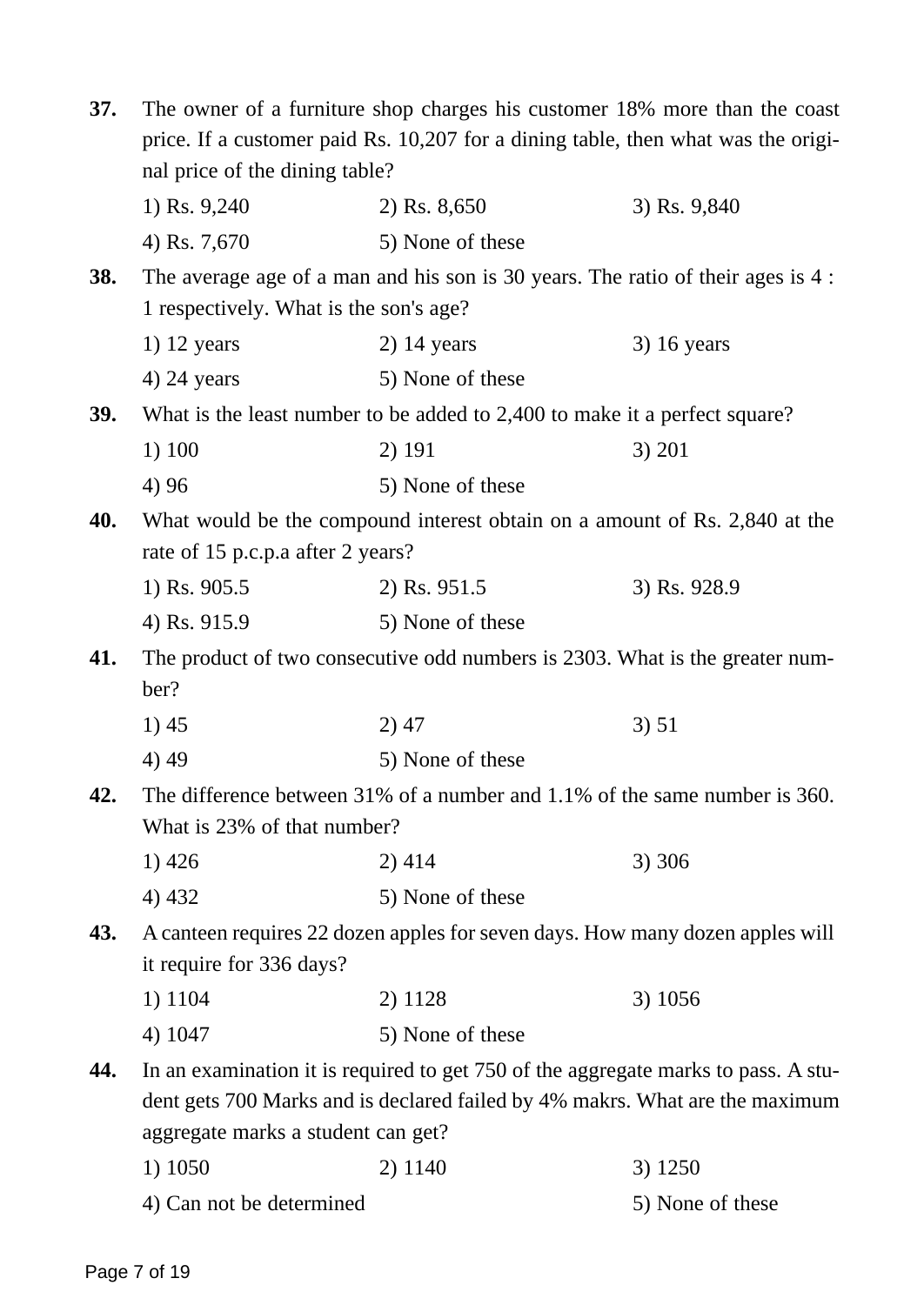- 45. The cost of 2 watches and 2 lockets is Rs. 10,800. What is the cost of 6 watch-es and 3 lockets?
	- 1) Rs. 18,400 2) Rs. 15,850 3) Rs. 12,600
	- 4) Cannot be determined 5) None of these

### *Directions (48-50):* **Study the following table carefully and answer the questions that follow:**

| <b>Number of people (in hundreds)</b><br>recruited by six. different organisations over the |     |     |             |     |     |     |
|---------------------------------------------------------------------------------------------|-----|-----|-------------|-----|-----|-----|
| Organisation $\rightarrow \rightarrow A$<br>year $\downarrow$                               |     | B   | years.<br>C | D   | E   | F   |
| 2004                                                                                        | 1.8 | 2.1 | 1.5         | 1.9 | 2.1 | 2.6 |
| 2005                                                                                        | 2.4 | 1.3 | 1.8         | 1.6 | 2.6 | 2.4 |
| 2006                                                                                        | 1.3 | 2.4 | 1.9         | 2.3 | 2.8 | 2.7 |
| 2007                                                                                        | 2.2 | 2.5 | 2.2         | 2.0 | 2.2 | 2.6 |
| 2008                                                                                        | 2.1 | 1.6 | 2.4         | 1.8 | 2.4 | 1.4 |
| 2009                                                                                        | 1.9 | 1.7 | 2.6         | 1.9 | 2.5 | 1.5 |

**46.** In which organisation did the number of people being recruited increase each year?

1) A 2) B 3) C

 $4) D$  5) None of these

**47.** [What is the respective ratio between the total number of people recruited by](www.exampundit.in) organisation A in the years 2008 and 2009 together to those recruited by organisation F in the years 2004 and 2005 together?

- 1) 7:6 2) 5:4 3) 6:7
- 4) 4:5 5) None of these
- **48.** Number of people recruited by organisation E in the year 2007 is approximately what percent of the total number of people recruited by that organisation over all the years together?
	- 1) 8 2) 15 3) 3
	- 4) 25 5) 28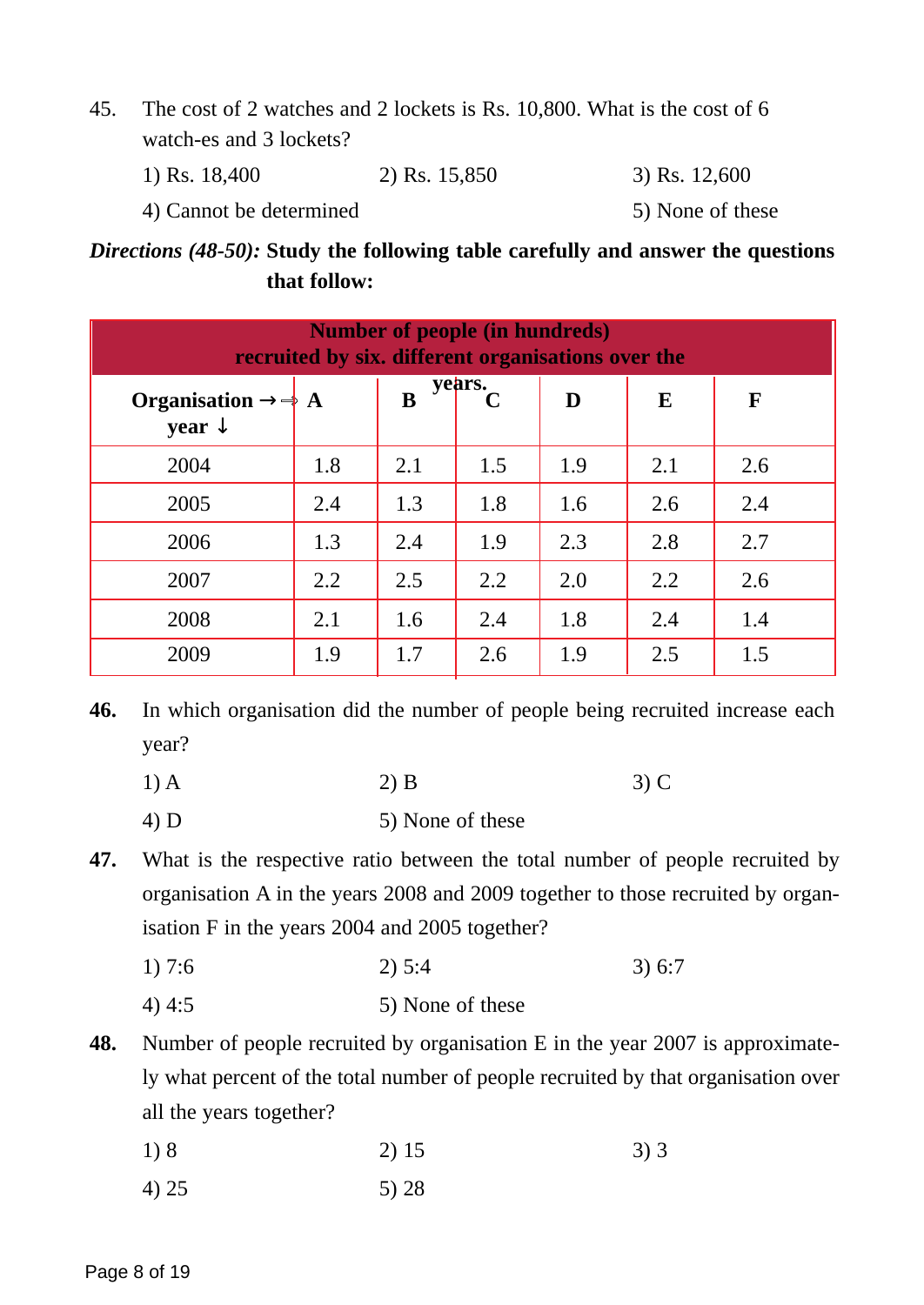| 49. | What is the total number of people recruited from all the organisations together |                  |                                                                                 |
|-----|----------------------------------------------------------------------------------|------------------|---------------------------------------------------------------------------------|
|     | in the year 2005?                                                                |                  |                                                                                 |
|     | 1) 1990                                                                          | 2) 1230          | 3) 1240                                                                         |
|     | 4) 1200                                                                          | 5) None of these |                                                                                 |
| 50. |                                                                                  |                  | What is the percent increase in the number of people recruited by organisation  |
|     | D in the year 2006 from the previous year?                                       |                  |                                                                                 |
|     | $1)$ 43.75                                                                       | 2) 38.25         | 3)45.75                                                                         |
|     | 4) 46.25                                                                         | 5) None of these |                                                                                 |
|     |                                                                                  |                  | <b>General Knowledge &amp; Current Affairs</b>                                  |
| 51. |                                                                                  |                  | Which of the following types of companies/ organisations issue ULIP? (The       |
|     | ULIPS were recently in news)                                                     |                  |                                                                                 |
|     | 1) Insurance companies 2) Banks                                                  |                  | 3) NABARD                                                                       |
|     | $4)$ RBI                                                                         | 5) All of these  |                                                                                 |
| 52. |                                                                                  |                  | Insurance business in India is regulated by which of the following authorities? |
|     | 1) NFCG                                                                          | 2) IRDA          | $3)$ CII                                                                        |
|     | 4) FICCI                                                                         | 5) All of these  |                                                                                 |
| 53. |                                                                                  |                  | Which amongst the following is NOT an insurance company functioning in          |
|     | India?                                                                           |                  |                                                                                 |
|     | 1) ICICI Prudential 2) ING Vysya                                                 |                  | 3) ICICI Lombard                                                                |
|     | 4) New India Assurance Company Limited                                           |                  |                                                                                 |
|     | 5) National Securities Depository Ltd.                                           |                  |                                                                                 |
| 54. | insurance?                                                                       |                  | Which of the following is the only public sector company in the filed of life   |
|     | 1) General Insurance Company                                                     |                  | 2) New India Assurance Company                                                  |
|     | 3) Oriental Insurance Company                                                    |                  | 4) Sahara Life Insurance                                                        |
|     | 5) Life Insurance Corporation of India                                           |                  |                                                                                 |
| 55. |                                                                                  |                  | As per the news in various financial newspapers, Larson & Toubro $(L&T)$ is     |
|     |                                                                                  |                  | planning to enter the insurance business in India. Otherwise, what is the major |
|     | business of L&T, which it is known for?                                          |                  |                                                                                 |
|     | 1) News paper Publications                                                       |                  | 2) Media Entertainment                                                          |
|     | 3) Car and Automobile Production                                                 |                  | 4) Textiles                                                                     |
|     | 5) Heavy Engineering & Construction                                              |                  |                                                                                 |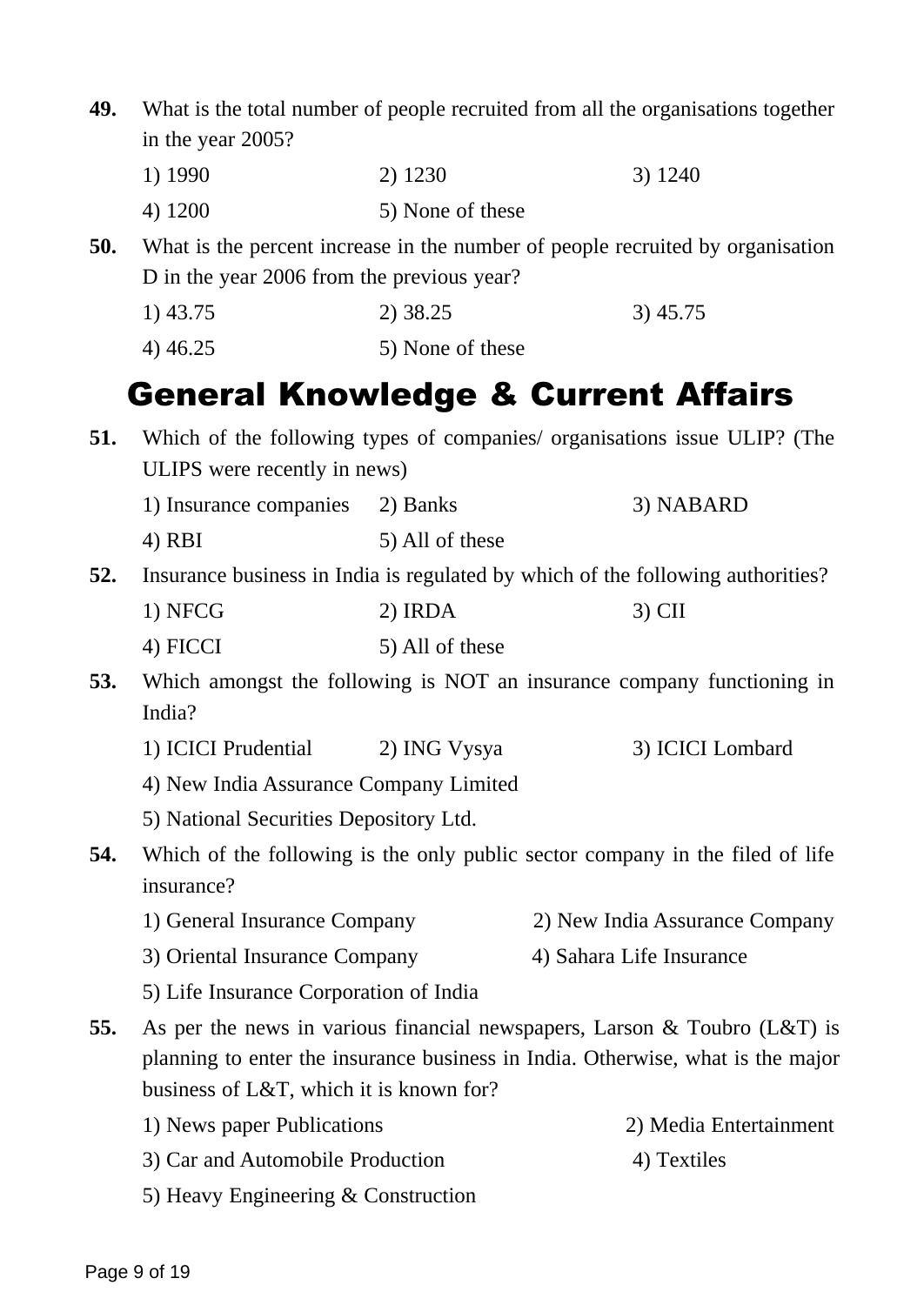- **56.** "A contract that pledges payment of an agreed upon amount to the person (or his/her nominee) on the happening of an event covered against" is technically known as
	- 1) Death coverage 2) Life Insurance 3) Savings for future
	- 4) Provident Fund 5) None of these
- **57.** As per the news published in various newspapers, Life Insurance policies may become paperless in the near future. This means
	- 1) LIC will not insure any person here after as it has already reached its peak
	- 2) LIC will not ask for any documents from a person who wishes to purchase an Insurance policy
	- 3) All policy related documents and policy certificates will henceforth be available in electronic form and not in their present physical form and not in their present physical form
	- 4) LIC henceforth will not entertain any claim or complaint in written form or on paper. Things should be in electronic condition.
	- 5) None of these
- **58.** In Insurance policies we always find a date which is "Date of Maturity". What does it mean?
	- 1) This is the date on which the policy was sold to the customer/person insured.
	- 2) This is the date on which the policy holder will have to submit his/her claim seeking the amount of the policy. Otherwise the company will not make any payment to him/her.
	- 3) This is the date on which the contract between the person and insurance company will come to an end.
	- 4) The date on which the insurance company makes the final payment to the insured person which is normally fifteen days after the "payment due date".
	- 5) None of these
- **59.** [As we know, the Government is paying much attention to "Micro Finance" these](www.exampundit.in) days. Which of the following is one of the examples of Micro Finance?
	- 1) Insurance for life 2) Investment in Mutual Funds
	- 3) Self Help Groups 4) Letter of Credit 5) All of these
- **60.** Which of the following insurance plan is not launched by LIC?
	- 1) Jeevan Abhaya 2) Life Mahalife Gold Plan
	- 3) Child Career Plan 4) Child Future Plan 5) Jeevan Saral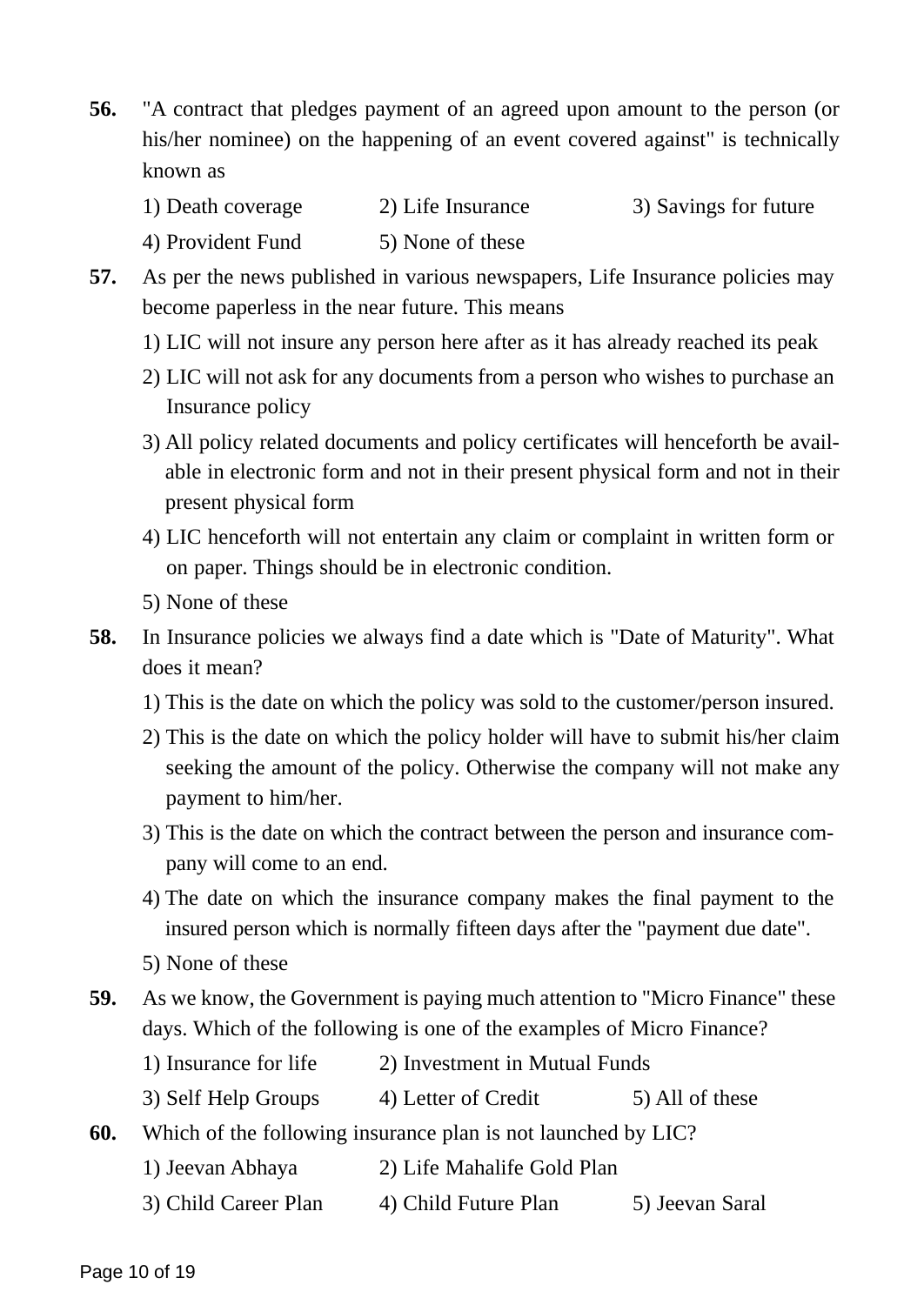| 61. | Which of the following is/are the highlights of the Union Budget for 2010-11?<br>A) Rs. 3000 crores allotted for agriculture sector |                                                                                                                                                             |                                             |
|-----|-------------------------------------------------------------------------------------------------------------------------------------|-------------------------------------------------------------------------------------------------------------------------------------------------------------|---------------------------------------------|
|     |                                                                                                                                     |                                                                                                                                                             |                                             |
|     | B) Fertiliser subsidy to be reduced                                                                                                 |                                                                                                                                                             |                                             |
|     |                                                                                                                                     | C) Hope to implement Direct Tax code from April 2011                                                                                                        |                                             |
|     | $1)$ Only A                                                                                                                         | $2)$ Only B                                                                                                                                                 | $3)$ Only C                                 |
|     | 4) A, B and C                                                                                                                       | 5) None of these                                                                                                                                            |                                             |
| 62. |                                                                                                                                     | Who amongst the following is the author of the book "The White Tiger"?                                                                                      |                                             |
|     | 1) Arundhati Roy 2) V.S. Naipaul                                                                                                    |                                                                                                                                                             | 3) Kiran Desai                              |
|     | 4) Vikram Seth 5) Aravind Adiga                                                                                                     |                                                                                                                                                             |                                             |
| 63. |                                                                                                                                     | Who amongst the following is the Man Booker Prize winner of 2009 for his/her                                                                                |                                             |
|     |                                                                                                                                     |                                                                                                                                                             | lifetime achievement?                       |
|     | 1) Alice Munro                                                                                                                      | 2) Chetan Bhagat                                                                                                                                            | 3) Shobha De                                |
|     | 4) Graham Swift                                                                                                                     | 5) None of these                                                                                                                                            |                                             |
| 64. |                                                                                                                                     | Which of the following is the best description of what insurance is? (Many                                                                                  |                                             |
|     |                                                                                                                                     | times companies also communicate the same to the person interested in getting                                                                               |                                             |
|     |                                                                                                                                     |                                                                                                                                                             | an insurance policy)                        |
|     | 1) Insurance = Collective bearing of risk                                                                                           |                                                                                                                                                             |                                             |
|     | 2) Insurance $=$ Paying for other's mistake                                                                                         |                                                                                                                                                             |                                             |
|     | 3) Insurance $=$ Taking from 'A' to pay 'B'                                                                                         |                                                                                                                                                             |                                             |
|     |                                                                                                                                     | 4) Insurance $=$ Paying for something which will never happen                                                                                               |                                             |
|     | 5) All of these                                                                                                                     |                                                                                                                                                             |                                             |
| 65. |                                                                                                                                     | Who amongst the following won OSCAR Award for his/her contribution in a                                                                                     |                                             |
|     |                                                                                                                                     | film in 2009 and also two Gramme Awards in 2010 for his/her achievements in                                                                                 |                                             |
|     |                                                                                                                                     |                                                                                                                                                             | the field?                                  |
|     | 1) Aamir Khan                                                                                                                       | 2) Rituparno Ghosh                                                                                                                                          | 3) Deepa Mehta                              |
|     | 4) Mani Ratnam                                                                                                                      | 5) A.R. Rahman                                                                                                                                              |                                             |
| 66. |                                                                                                                                     | As per the announcements made in the Union Budget for 2010-11, public sec-<br>tor banks will get around Rs. 16,500 crores from the Government of India. For |                                             |
|     |                                                                                                                                     |                                                                                                                                                             | what purpose the banks getting this amount? |
|     |                                                                                                                                     |                                                                                                                                                             |                                             |

- 1) To strengthen their capital base
- 2) To provide retirement benefits to their employees
- 3) To give the public sector banks an image make over
- 4) All 1, 2 and 3 given above  $\qquad$  5) None of these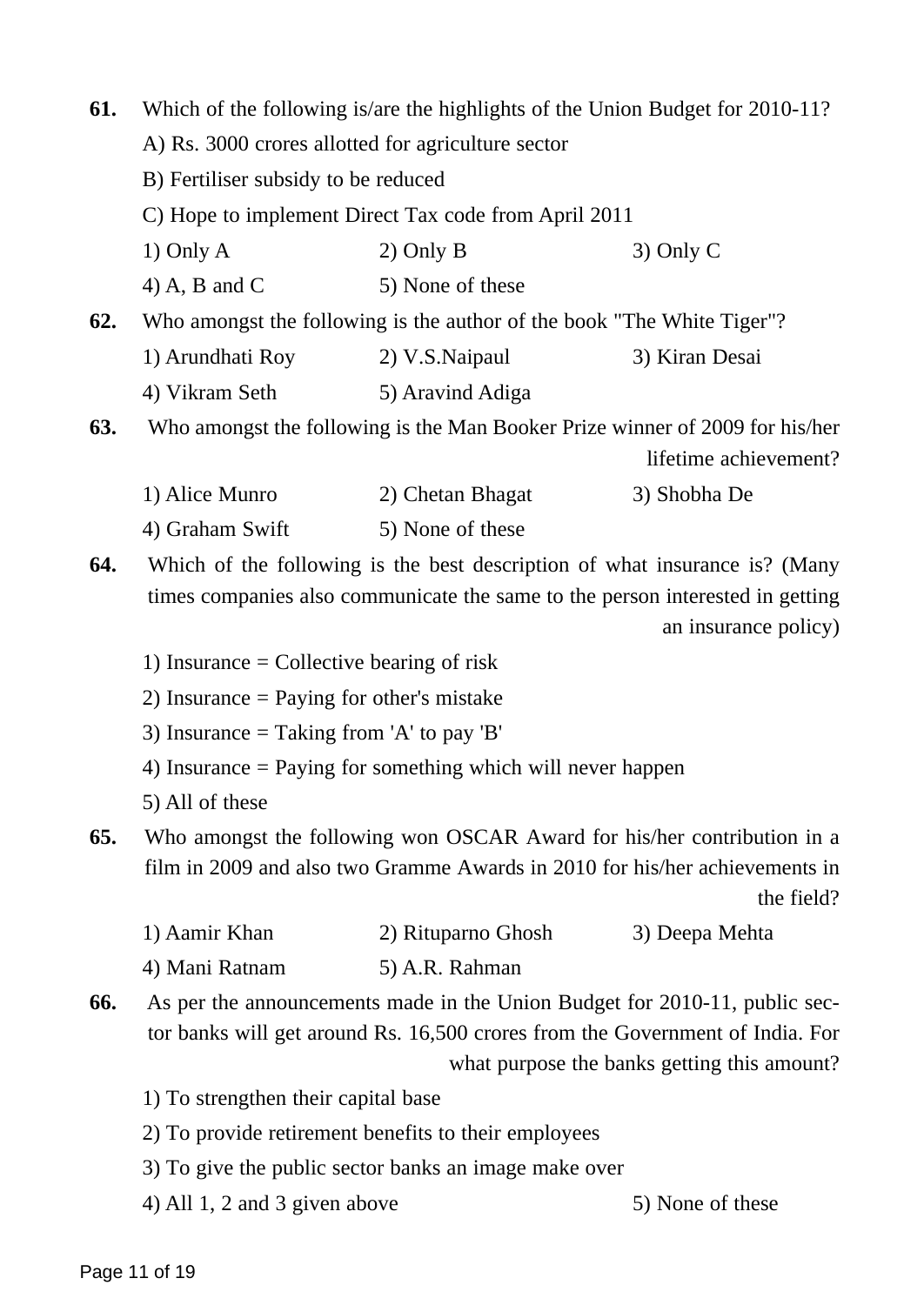| 67. | Who amongst the following Indian players was one of the members of the team |                                                                                    |                                                 |
|-----|-----------------------------------------------------------------------------|------------------------------------------------------------------------------------|-------------------------------------------------|
|     |                                                                             | which won the Australian Open Lawn Tennis Tournament 2010?                         |                                                 |
|     | 1) Leander Paes                                                             | 2) Mahesh Bhupati                                                                  | 3) Sania Mirza                                  |
|     | 4) Sunitha Rao                                                              | 5) None of these                                                                   |                                                 |
| 68. |                                                                             | Which of the following organisations/ agencies frame the Monetary and Credit       |                                                 |
|     |                                                                             |                                                                                    | Policy which is followed by all banks in India? |
|     | 1) Indian Bank's Association                                                |                                                                                    |                                                 |
|     | 2) Reserve Bank of india                                                    |                                                                                    |                                                 |
|     | 3) Securities & Exchange Board of India                                     |                                                                                    |                                                 |
|     | 4) Government of India                                                      |                                                                                    | 5) None of these                                |
| 69. |                                                                             | Which of the following terms is used in the game of Cricket?                       |                                                 |
|     | 1) Penalty storke                                                           | 2) Knock out                                                                       | 3) Bully                                        |
|     | 4) Checkmate                                                                | 5) Silly point                                                                     |                                                 |
| 70. |                                                                             | Which of the following countries was the host of the SAARC Summit 2010?            |                                                 |
|     | 1) Bangladesh                                                               | 2) Nepal                                                                           | 3) India and Bhutan                             |
|     | 4) Bhutan                                                                   | 5) None of these                                                                   |                                                 |
| 71. |                                                                             | Who amongst the following is not, a winner of the "Padmashri Award" given          |                                                 |
|     |                                                                             |                                                                                    | away in 2010?                                   |
|     | 1) Ulhas Kashalkar                                                          | 2) Saif Ali Khan                                                                   | 3) Rekha                                        |
|     | 4) Lalit Modi                                                               | 5) Raghunath Panigrahi                                                             |                                                 |
| 72. |                                                                             | Which of the following terms is Not used in the world of finance, banking and      |                                                 |
|     |                                                                             |                                                                                    | insurance?                                      |
|     | 1) Devaluation                                                              | 2) Amnesty                                                                         | 3) Hard currency                                |
|     | 4) Preference share 5) Sinking fund                                         |                                                                                    |                                                 |
| 73. |                                                                             | Who amongst the following NOT amongst the winners of the 56 <sup>th</sup> National |                                                 |
|     |                                                                             |                                                                                    | Film Awards?                                    |
|     | 1) Shreya Ghosal 2) Priyanka Chopra                                         |                                                                                    | 3) Hariharan                                    |
|     | 4) Shilpa Shetty                                                            | 5) Arjun Rampal                                                                    |                                                 |
| 74. |                                                                             | The Indira Gandhi Peace Prize for 2009 was given to the                            |                                                 |
|     |                                                                             | 1) President of Nepal 2) Prime Minister of Nepal                                   |                                                 |
|     | 3) President of Afghanistan                                                 |                                                                                    |                                                 |
|     | 4) Prime Minister of Bangladesh<br>5) None of these                         |                                                                                    |                                                 |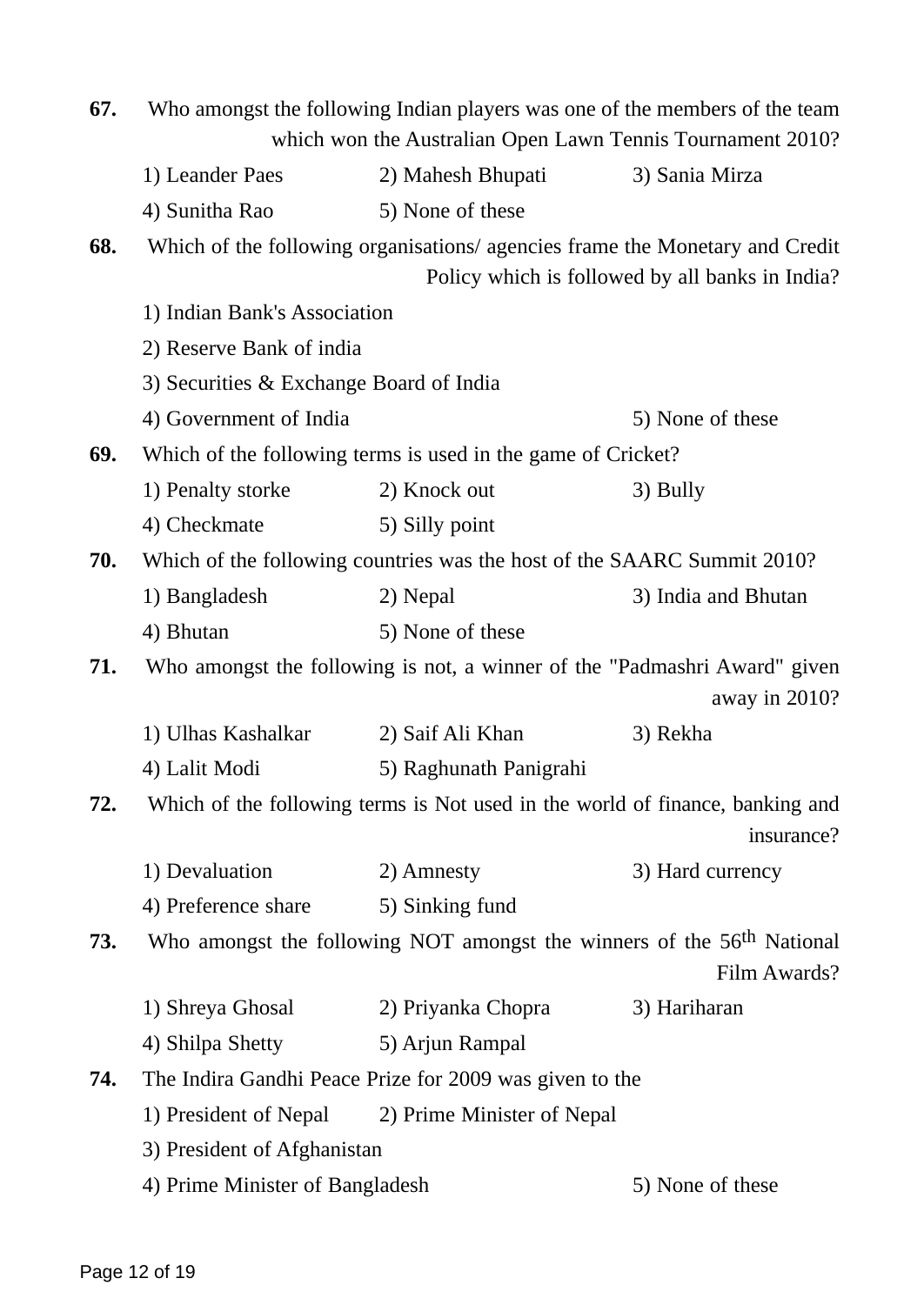75. Which of the following awards is given for excellence in the field of Sports?

- 1) Gnanpith Award 2) Bharat Ratna Award 3) Arjuna Aaward
- 4) Kalidas Samman 5) None of these

## **ENGLISH LANGUAGE**

**Directions (76-80):** In each question a sentence with two words/ group of words printed in **bold** type are given. One of them are both of them may have a certain error, you have to find out the correct word/ group of words from among the four choices [given below each sentence to replace the incorrect words/ group of words and make](www.exampundit.in) the sentence grammatically correct and meaningful. If the sentence is correct as it is mark (5) i.e., No correction required' as your answer.

- **76.** RBI has asked banks **that disclose** the fees and commissions they have camed through the **sell** of life insurance policies.
	- 1) disclosure selling 2) disclosed sell 3) to disclose sale
	- 4) can disclose sales  $\qquad$  5) No correction required
- **77.** Our Development officer is very **encourage** and helps me do what ever is **necessity** to achieve my goals.
	- 1) encouraging necessary 2) encouraged necessarily
	- 3) encourages necessary 4) encouraging necessities
	- 5) No correction required
- **78.** According to experts, the Indian banking system is **better that of every** developed countries
	- 1) Very good any 2) best much 3) more better all
	- 4) better than many 5) No correction required
- **79.** People should **be buying** health insurance at a young age and **maintains** it for a lifetime.
	- 1) be bought maintained
	- 2) buy maintain
	- 3) have bought be maintaining
	- 4) not buy will maintain
	- 5) No correction required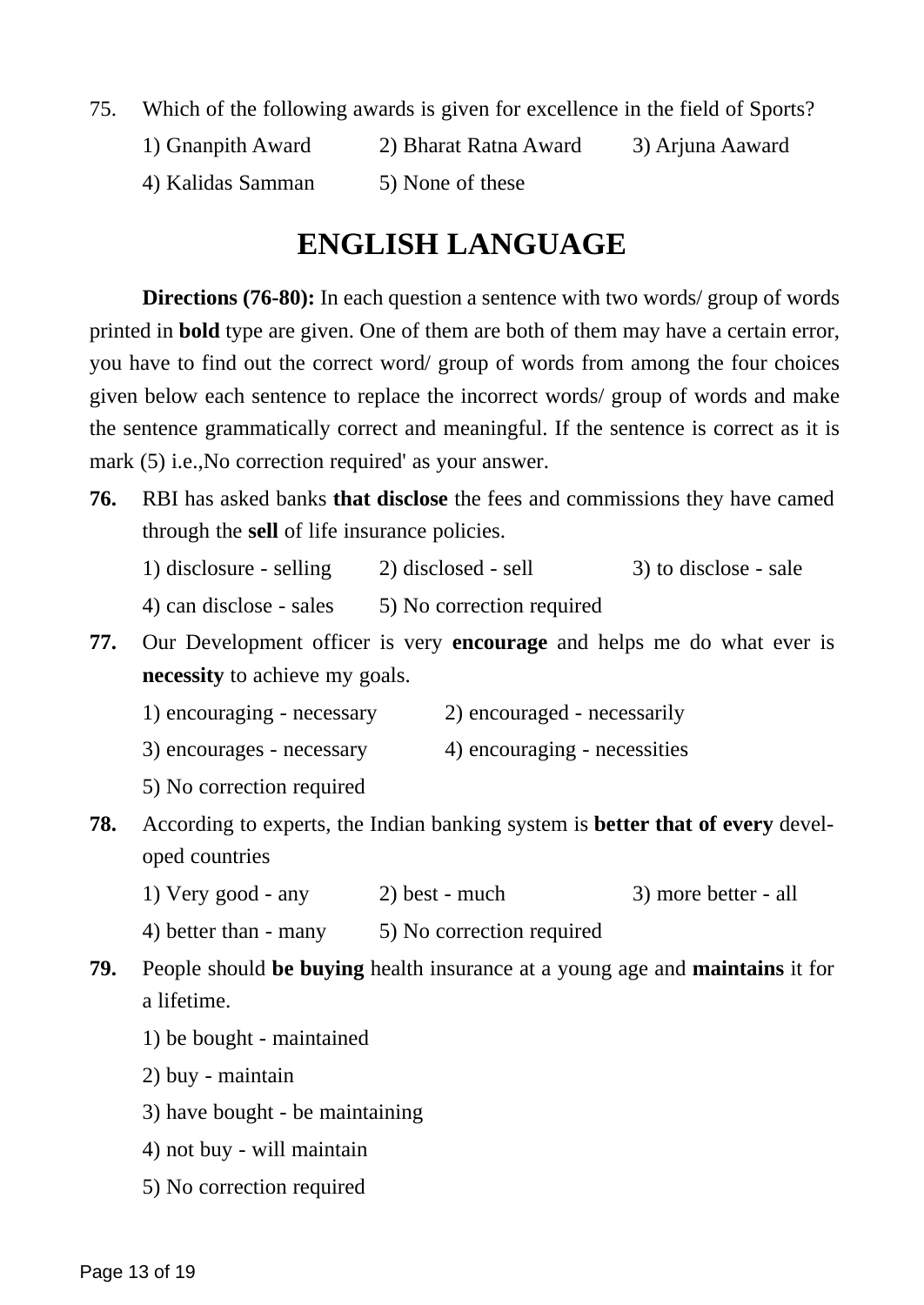**80.** Life insurance companies have appointed **around** 13 lakh agents during 2008 - 09 **despite** the recession

- 1) nearly because
- 2) about inspire
- 3) approximate on account
- 4) alomost In
- 5) No correction required

*Direction (81-90):* Read the following passage carefully and answer the questions given below it. Certain word/ phrases are printed in **bold** to help you locate them while answering some of the questions.

Most of the world's healthcare is financed directly by governments, but private insurance, which now makes up nearly a fifth of the total. Looks set for a state sponsored boom in the hope of solving problems in national systems of helthcare which include inadequate access to care and soaring costs.

In most countries state financed healthcare is not available to all. So governments want private insurance to be expanded to **cover** everyone. The most prominent effort is underway in America, where about 47 million lack health insurance of any kind. This effort is similar to reforms undertaken over the past decade in the Netherlands and Switzerland. To ensure equitable access, both countries forbid private insurers from discriminating against, applicants because they are in poor health or at high risk of falling ill. This practice is known as "lemon dropping'' A lightly regulat[ed expansion of private insurance in effect turning health insurance into a utility - can](www.exampundit.in) thus expand coverage. This is also likely be true in developing countries. Whose public health care systems are often hopelessly over stretched and under funded, although because poor countries cannot afford the subsides and regulatory mechanism of the rich world, coverage is likely be **confined** to the better off.

The second reason why government have turned to private insurance is cost **control.** The hope was that by ruthlessly tackling costs and promoting efficiency, market-minded insurers would help rein in runaway health inflation where, governments could not. Whatever the role played in a health system, private health-insurance has added to total health expences. It is no coincidence, that the countries with the biggest private health-insurance sectors-America, France, Germany and Switzerland - also have some of the highest healthcare costs per person.

There are several explanations for this. Because a third party pays the bill, the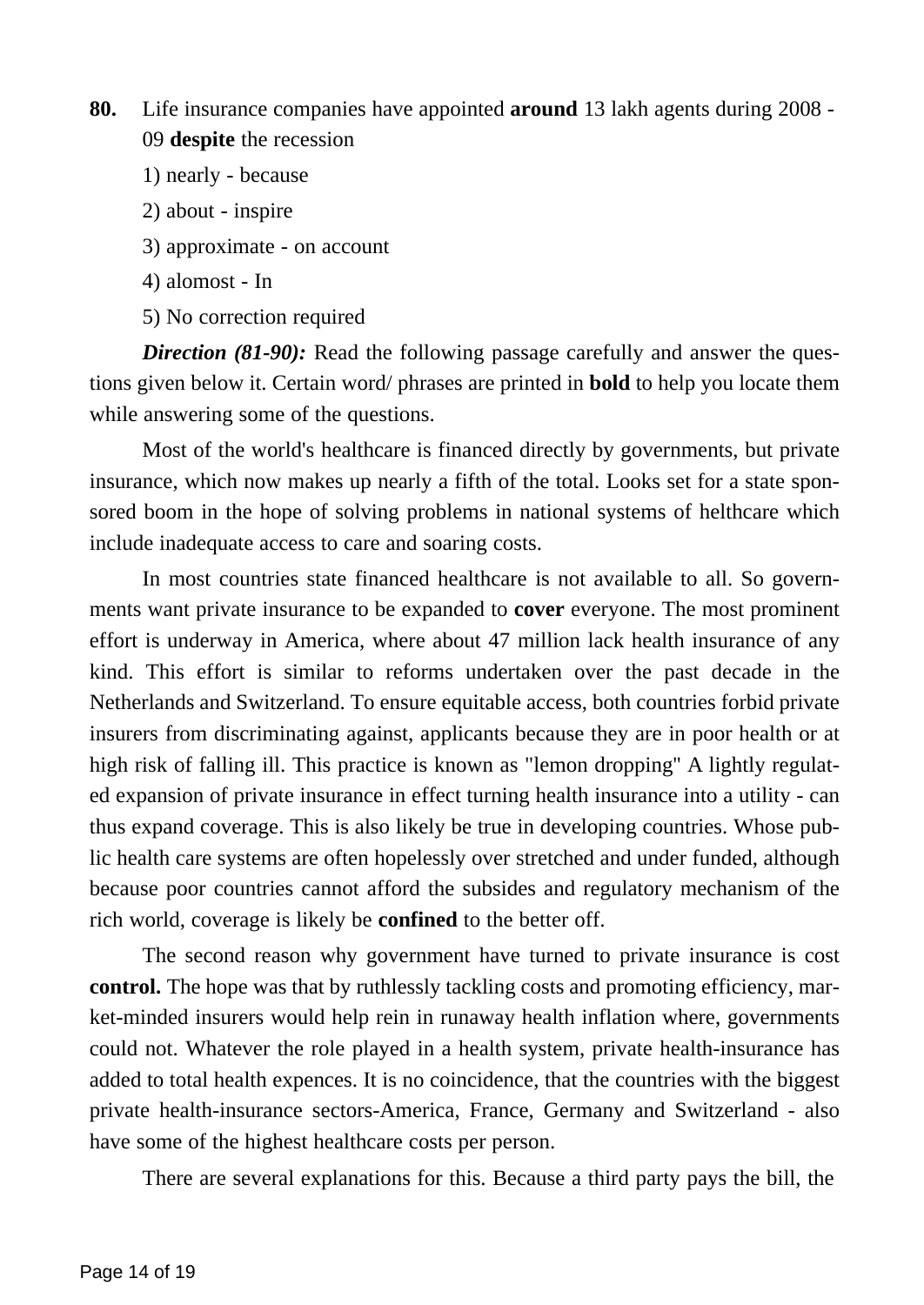true cost of health services is rarely made clear to them. Nor is the true price of insurance, especially if coverage is provided through an employer. This encourages overinsurance and **over-consumption of healthcare**. Another incentive problem also arises from lack of transparent pricing. Studies have shown that the fees for similar procedures vary widely among hospitals in the same area. Because hospitals and doctors both decide on the services patients must have and dictate the price of those services, they often enjoy a powerful information advantage over insurers. Thus doctors and [hospitals have an informational advantage and an incentive to over supply their serv](www.exampundit.in)ices.

- **81.** Why do governments look to private insurers to reduce inflation in the healthcare system?
	- A) Private health insurance companies are professionally managed.
	- B) It is in the interest of the private insurers to do so.
	- C) Their pricing system does not reveal the hidden costs in healthcare.
	- 1) Only B 2) Only C 3) Only B and C
	- 4) All A, B & C  $\qquad$  5) None of these.
- **82.** Which of the following is a problem facing healthcare system in developing countries?
	- 1) Quality healthcare is available only in private hospitals.
	- 2) Constant government interference in the system.
	- 3) Healthcare facilities are insufficient and often made available only to the rich.
	- 4) Subsidising healthcare has resulted in many hospitals becoming loss making.
	- 5) Profitable hospitals are forced to bail out loss making ones.
- **83.** Which of the following is TRUE about private health insurance?
	- A) According to prevailing laws, private health insurers can cater to only 20 percent of the population.
	- B) In western countries private health insurance is unregulated by the government.
	- C) Most governments are now encouraging the participation of private companies in providing healthcare.
	- 1) Only A and C 2) Only C 3) Only A and B
	- 4) All A, B and C  $\qquad$  5) None of these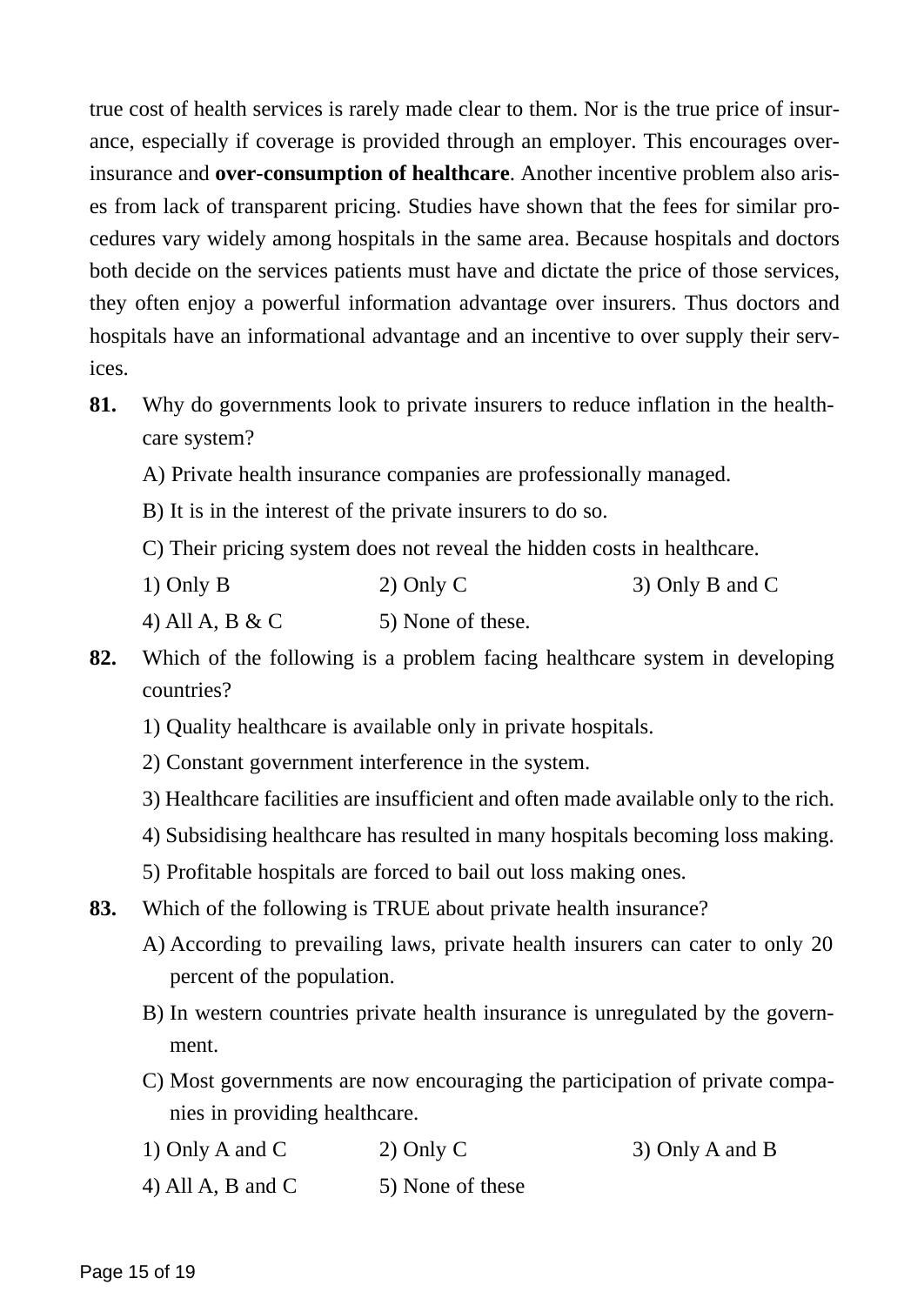- **84.** What does the phrase **'over consumption of healthcare'** convey in the context of the passage?
	- 1) People opt for unnecessary medical treatments because they do not have to pay for it.
	- 2) Healthcare consumes too much of a nations budget in developed countries.
	- 3) Government hospitals often recommend unnecessary procedures for patients.
	- 4) In developing countries, the healthcare system cannot cope with the demands of their population
	- 5) None of these
- **85.** [Why did the government of Switzerland prohibit the practice of lemon](www.exampundit.in) dropping?
	- 1) To reduce the profits of private health insurers.
	- 2) To facilitate equitable access to all its citizens.
	- 3) To prevent discrimination against the poor.
	- 4) To ensure that America's healthcare system problems do not occur in theirs.
	- 5) To cut the cost of healthcare per person.
- **86.** What is the author's main objective in writing the passage?
	- 1) Convincing governments to restrict private sector participation in health care
	- 2) Criticising developing countries for the efforts to reform their health care systems.
	- 3) Pointing out the advantage of adopting European healthcare reforms in developing countries.
	- 4) Elaborating the pros and cons of private sector participation in health insurance.
	- 5) Stating that state interference in health insurance is undesirable
- **87.** What impact has the lack of transparency in pricing had on healthcare costs?
	- 1) Patients have become key decision makers in the treatment process.
	- 2) Medical personnel do not get uniform incentives.
	- 3) Insurance and doctors conspire to charge exorbitant fees for treatment.
	- 4) Well off patients often end up with huge subsidies from hospitals.
	- 5) Doctors and hospitals have an informational advantage and an incentive to over-supply their services.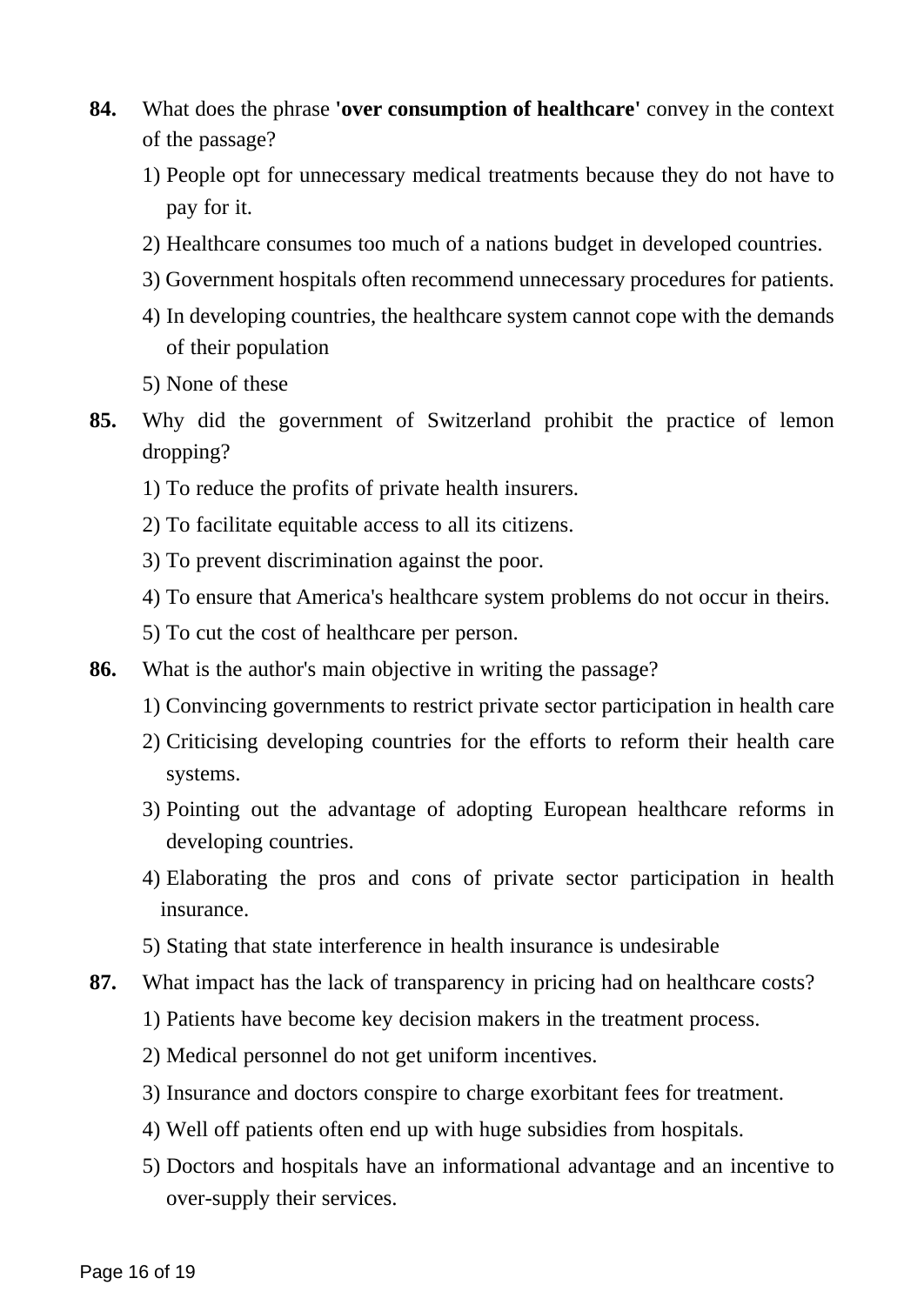#### *Directions (88-89):* Which of the following is **most similar** in meaning to the word given in **bold** as used in the passage?

| 88. | <b>CONFINED</b>                              |                                                                                      |             |  |
|-----|----------------------------------------------|--------------------------------------------------------------------------------------|-------------|--|
|     | 1) Captured                                  | 2) Locked                                                                            | 3) Detained |  |
|     | 4) Limited                                   | 5) Imprisoned                                                                        |             |  |
| 89. | <b>COVER</b>                                 |                                                                                      |             |  |
|     | 1) Conceal                                   | $2)$ Hide                                                                            | 3) Suppress |  |
|     | 4) Bury                                      | 5) Include                                                                           |             |  |
| 90. |                                              | Which of the following is <b>most opposite</b> in meaning to the word <b>CONTROL</b> |             |  |
|     | given in <b>bold</b> as used in the passage? |                                                                                      |             |  |

1) Permit 2) Obey 3) Supremacy 4) Powerless 5) Increase

**Directions (91-95):** Rearrange the following six sentences (A), (B), (C), (D), (E) and [\(F\) in the proper sequence to form a meaningful paragraph; then answer the questions](www.exampundit.in) given below them.

- A) After all India's expected equipment requirement in the next five years will be huge, next only to China's.
- B) Indian cellular equipment manufacturers however were not prepared for this surge in demand.
- C) In the 1990s cellular wireless telecom services in India were liberalised.
- D) To make Indian telecom manufacturers more self-sufficient concrete steps need to be taken to increase India's R&D efforts in telecom.
- E) This resulted in a decrease in tarrifs and the volume of cell phone subscribers grew phenomenenally.
- F) Their lack of preparedness gave foreign players the opportunity to step in.
- **91.** Which of the following will be the **FIFTH** sentence after rearrangement?
	- 1) B 2) C 3) D 4) E 5) F
- **92.** Which of the following will be the **LAST (SIXTH)** sentence after rearrangement?
	- 1) A 2) B 3) C
	- 4) D 5) E